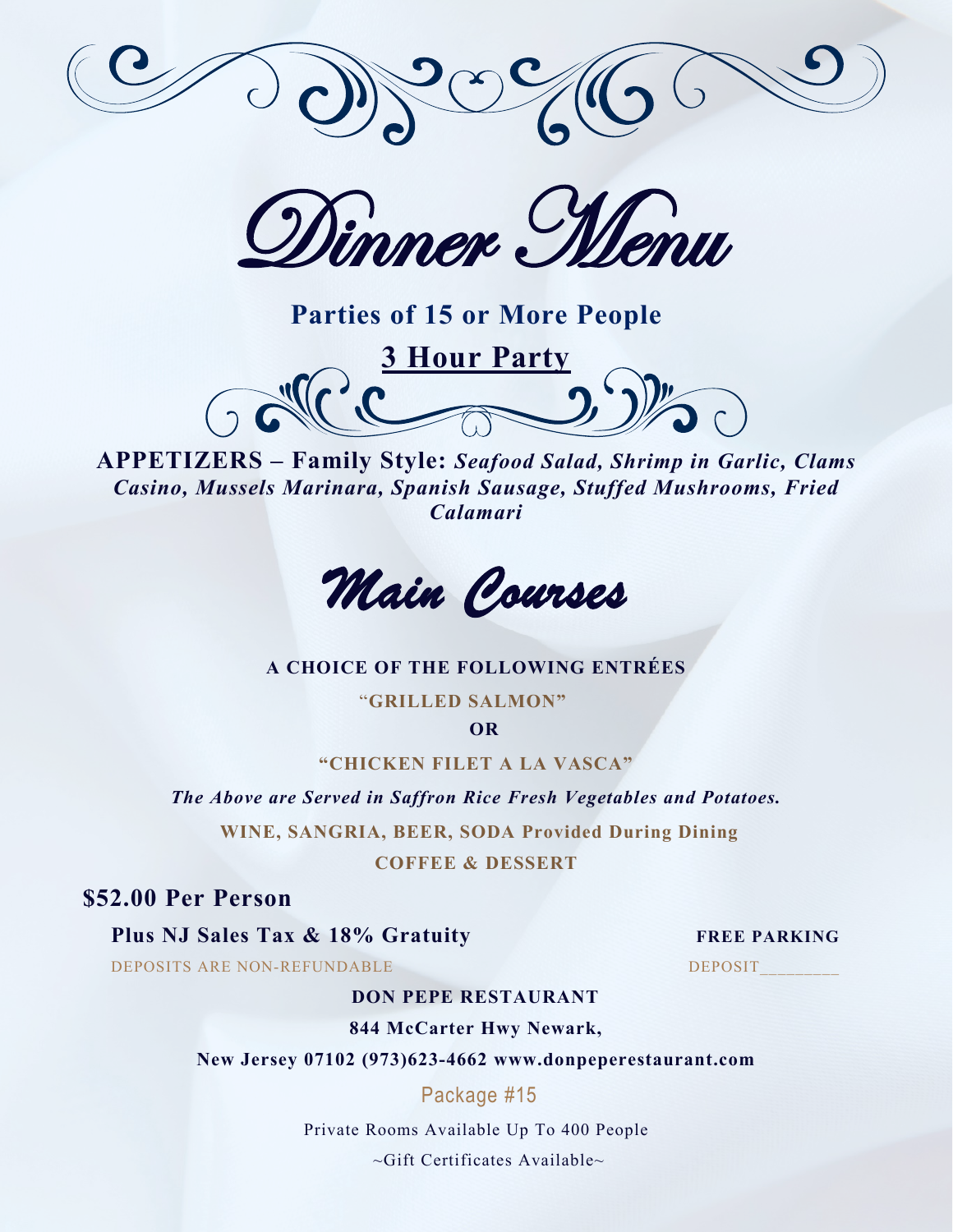

Dinner Menu



**APPETIZERS – Family Style:** *Seafood Salad, Shrimp in Garlic, Clams Casino, Mussels Marinara, Spanish Sausage, Stuffed Mushrooms, Fried Calamari, House Salad*



#### **A CHOICE OF THE FOLLOWING ENTRÉES**

"**GRILLED SALMON"**

**OR**

**"NATURAL VEAL SCALOPPINI"**

*The Above are Served in Saffron Rice Fresh Vegetables and Potatoes.*

**WINE, SANGRIA, BEER, SODA and COFFEE** 

**EXPRESSO, CAPPUCCINO, TEA, COFFEE & DESSERT "Cheesecake, Fresh Fruit & Flan"**

**\$53.00 Per Person** 

**Plus NJ Sales Tax & 18% Gratuity FREE PARKING**

DEPOSITS ARE NON-REFUNDABLE DEPOSIT

## **DON PEPE RESTAURANT**

**844 McCarter Hwy Newark,**

**New Jersey 07102 (973)623-4662 www.donpeperestaurant.com**

Package #16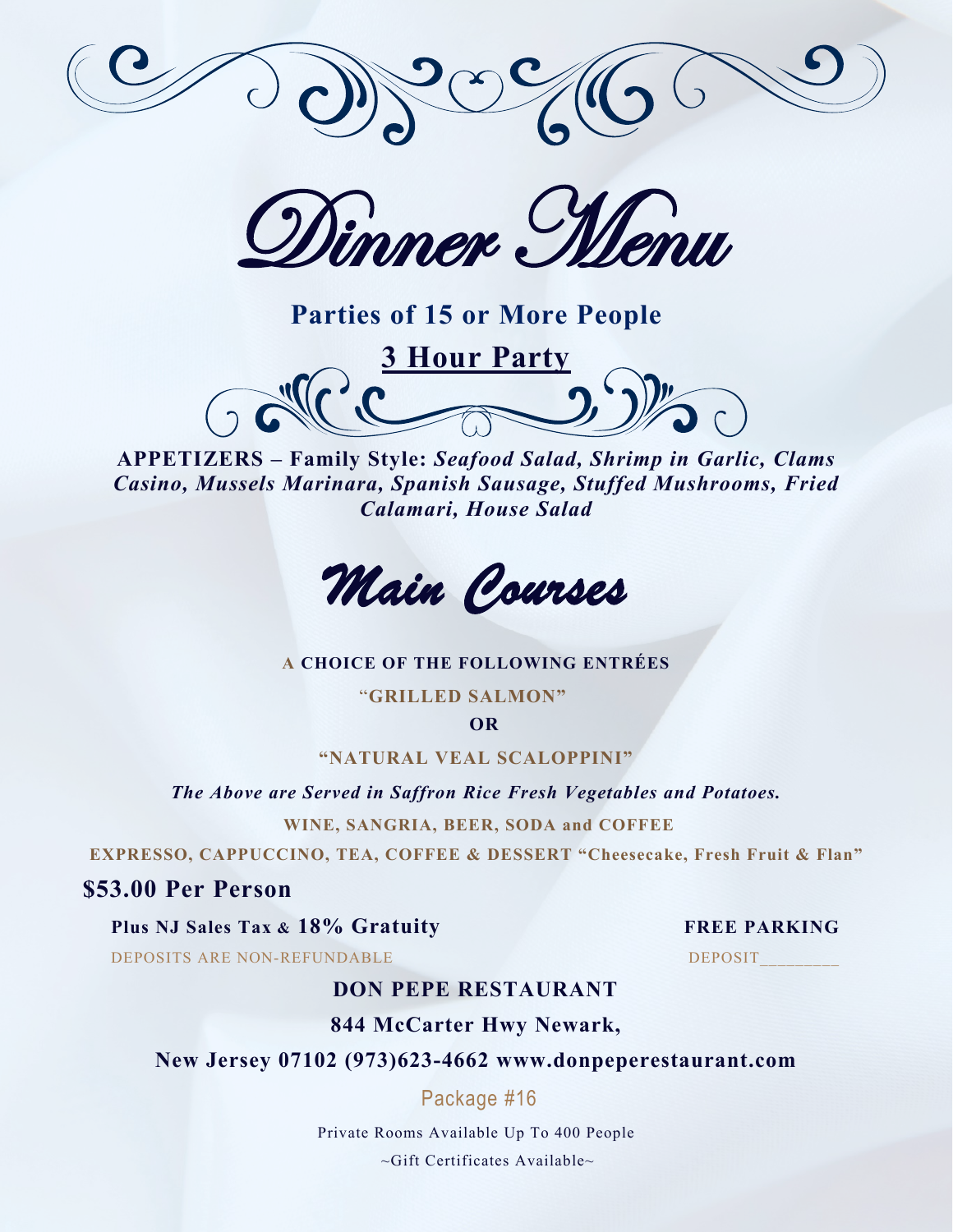

Dinner Menu

# **Parties of 15 or More People 3 Hour Party**

**APPETIZERS – Family Style:** *Seafood Salad, Shrimp in Garlic, Clams Casino, Mussels Marinara, Spanish Sausage, Stuffed Mushrooms, Fried Calamari, HOUSE SALAD*



**A CHOICE OF THE FOLLOWING ENTRÉES**

"**GRILLED SALMON"** *OR* **"PAELLA VALANCIANA"** *OR*

**"CHICKEN FILET A LA VASCA"**

*The Above are Served in Saffron Rice Fresh Vegetables and Potatoes.* **WINE, SANGRIA, BEER, SODA Provided During Dining**

**EXPRESSO, CAPPUCCINO, TEA, COFFEE & DESSERT** 

# **\$55.00 Per Person**

**Plus NJ Sales Tax & 18% Gratuity FREE PARKING**

DEPOSITS ARE NON-REFUNDABLE DEPOSIT

# **DON PEPE RESTAURANT**

# **844 McCarter Hwy Newark,**

**New Jersey 07102 (973)623-4662 www.donpeperestaurant.com**

# Package #17

.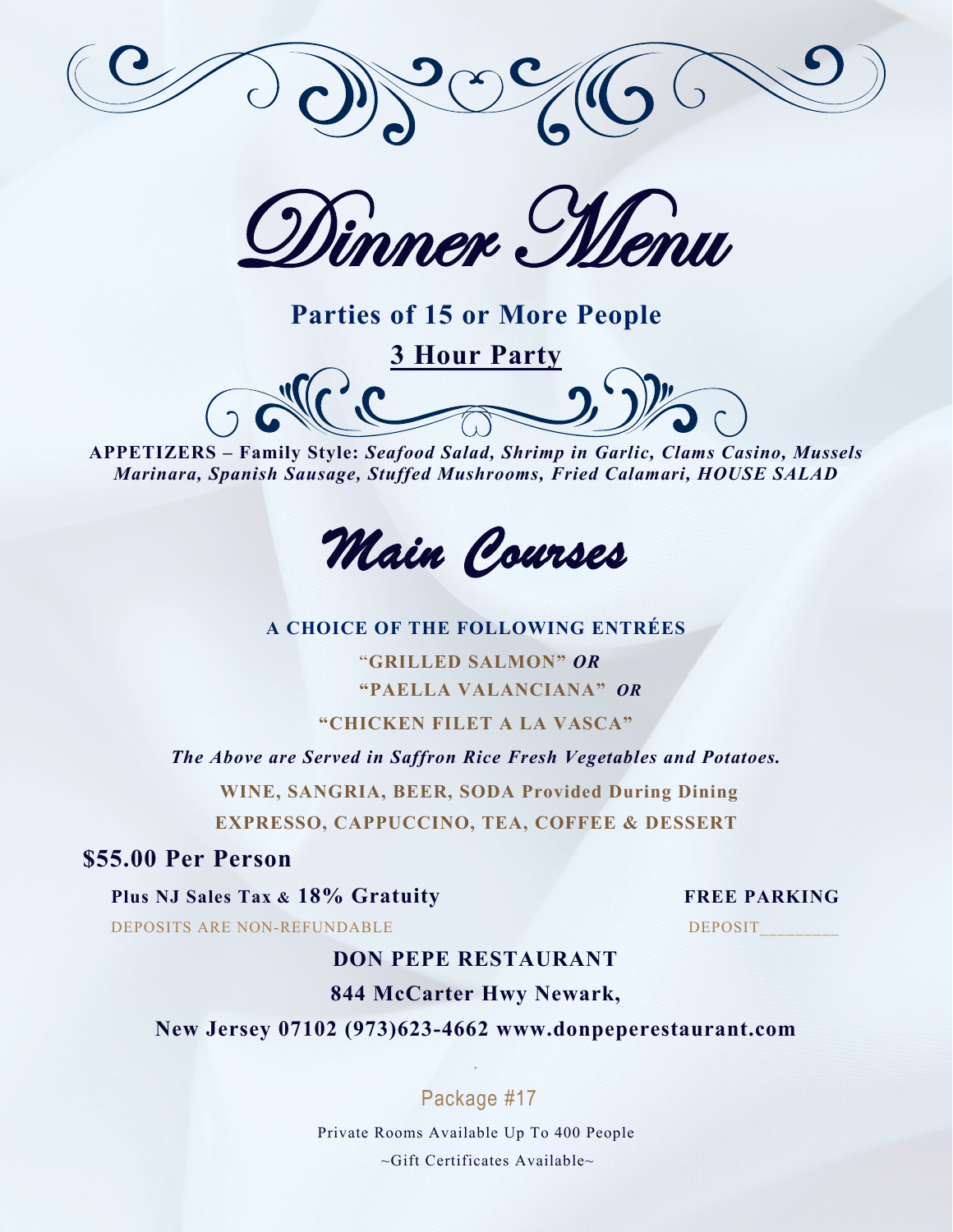

Dinner Menu

**Parties of 15 or More People** 





#### **ALL OF THE FOLLOWING ENTRÉES ARE SERVED FAMILY STYLE:**

# "**PAELLA MARINERA" "NATURAL VEAL SCALOPPINI"**

### **"CHICKEN IN GARLIC"**

*The Above are Served in Saffron Rice Fresh Vegetables and Potatoes.* **WINE, SANGRIA, BEER, SODA Provided During Dining**

**COFFEE & DESSERT** 

# **\$54.00 Per Person**

**Plus NJ Sales Tax & 18% Gratuity FREE PARKING**

DEPOSITS ARE NON-REFUNDABLE DEPOSIT

#### **DON PEPE RESTAURANT**

### **844 McCarter Hwy Newark,**

**New Jersey 07102 (973)623-4662 www.donpeperestaurant.com**

Package #18

Private Rooms Available Up To 400 People

~Gift Certificates Available~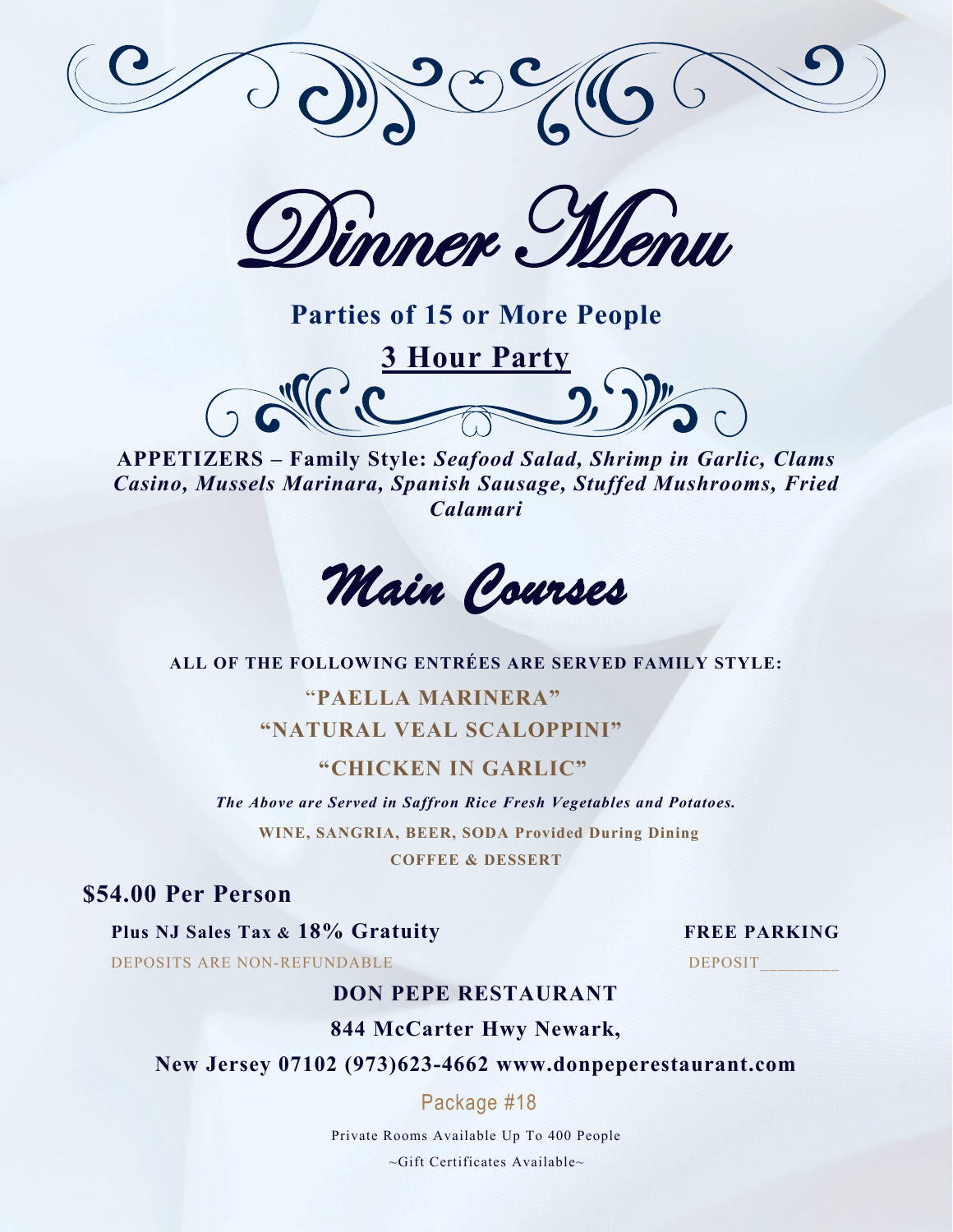

Dimmer Menu

**Parties of 15 or More People** 



# *Main Courses*

#### **ALL OF THE FOLLOWING ENTRÉES ARE SERVED FAMILY STYLE:**

"**MARISCADA" Shellfish casserole, lobster, shrimp, clams, scallops, and mussels prepared in tomato, wine, and brandy sauce.** 

#### **"NATURAL VEAL SCALOPPINI"**

#### **"CHICKEN IN GARLIC"**

*The Above are Served in Saffron Rice Fresh Vegetables and Potatoes.*

**WINE, SANGRIA, BEER, SODA, COFFEE & DESSERT Provided During Dining**

### **\$54.00 Per Person**

#### **Plus NJ Sales Tax & 18% Gratuity FREE PARKING**

DEPOSITS ARE NON-REFUNDABLE DEPOSIT

#### **DON PEPE RESTAURANT**

**844 McCarter Hwy Newark,**

**New Jersey 07102 (973)623-4662 www.donpeperestaurant.com**

Package #19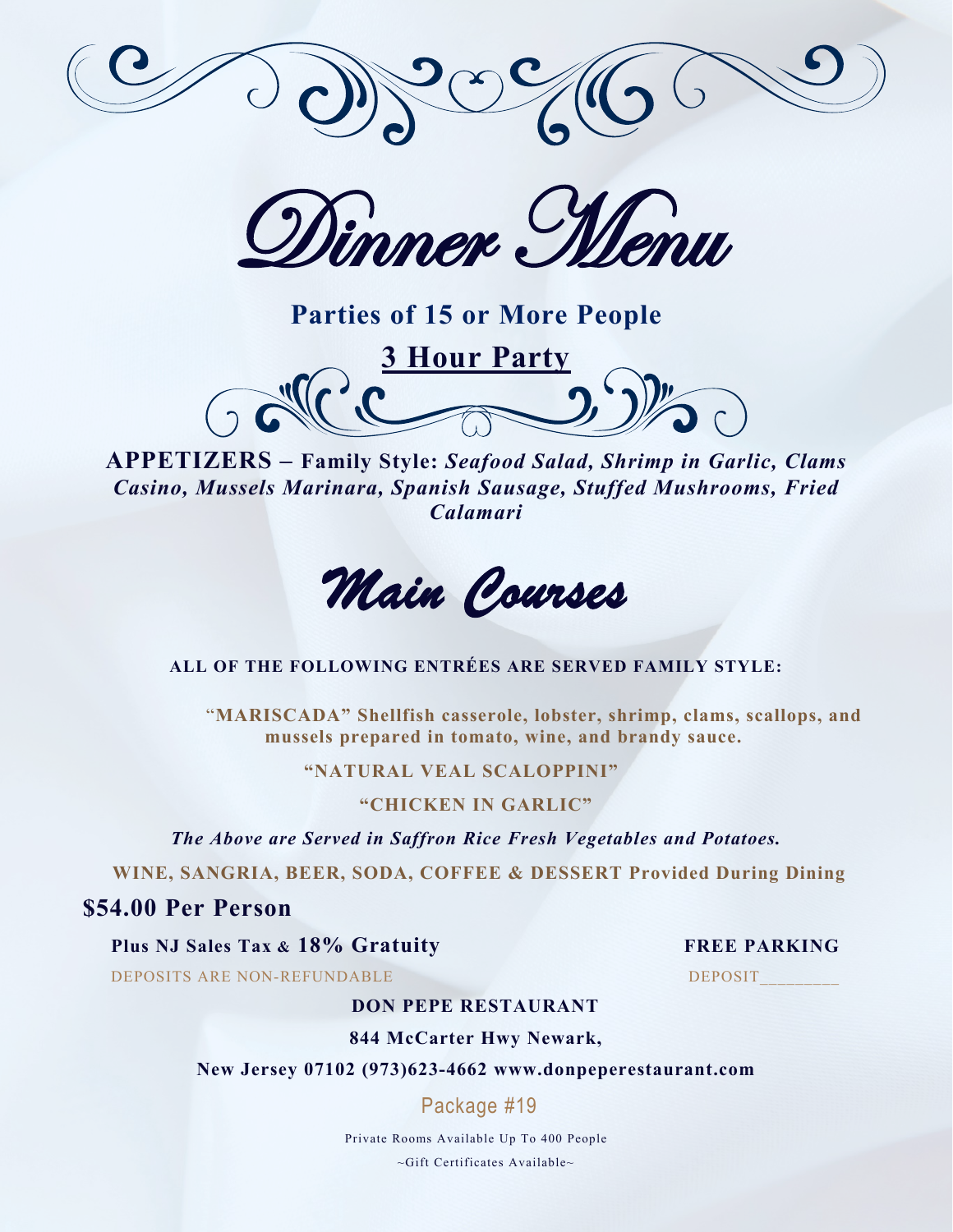

Dinner Menu

**Parties of 15 or More People** 



*Main Courses* 

#### **ALL OF THE FOLLOWING ENTRÉES ARE SERVED FAMILY STYLE:**

**"PAELLA VALENCIANA"** *Lobster, shrimp, clams, scallops, mussels and chicken prepared in saffron rice.*

#### **"SLICED USDA CHOICE N.Y. STEAK"**

#### **"CHICKEN IN GARLIC"**

*The Above are Served in Saffron Rice Fresh Vegetables and Potatoes.*

**WINE, SANGRIA, BEER, SODA Provided During Dining & COFFEE & DESSERT** 

# **\$57.00 Per Person**

#### **Plus NJ Sales Tax & 18% Gratuity FREE PARKING**

DEPOSITS ARE NON-REFUNDABLE DEPOSIT

#### **DON PEPE RESTAURANT**

**844 McCarter Hwy Newark,**

**New Jersey 07102 (973)623-4662 www.donpeperestaurant.com**

Package #20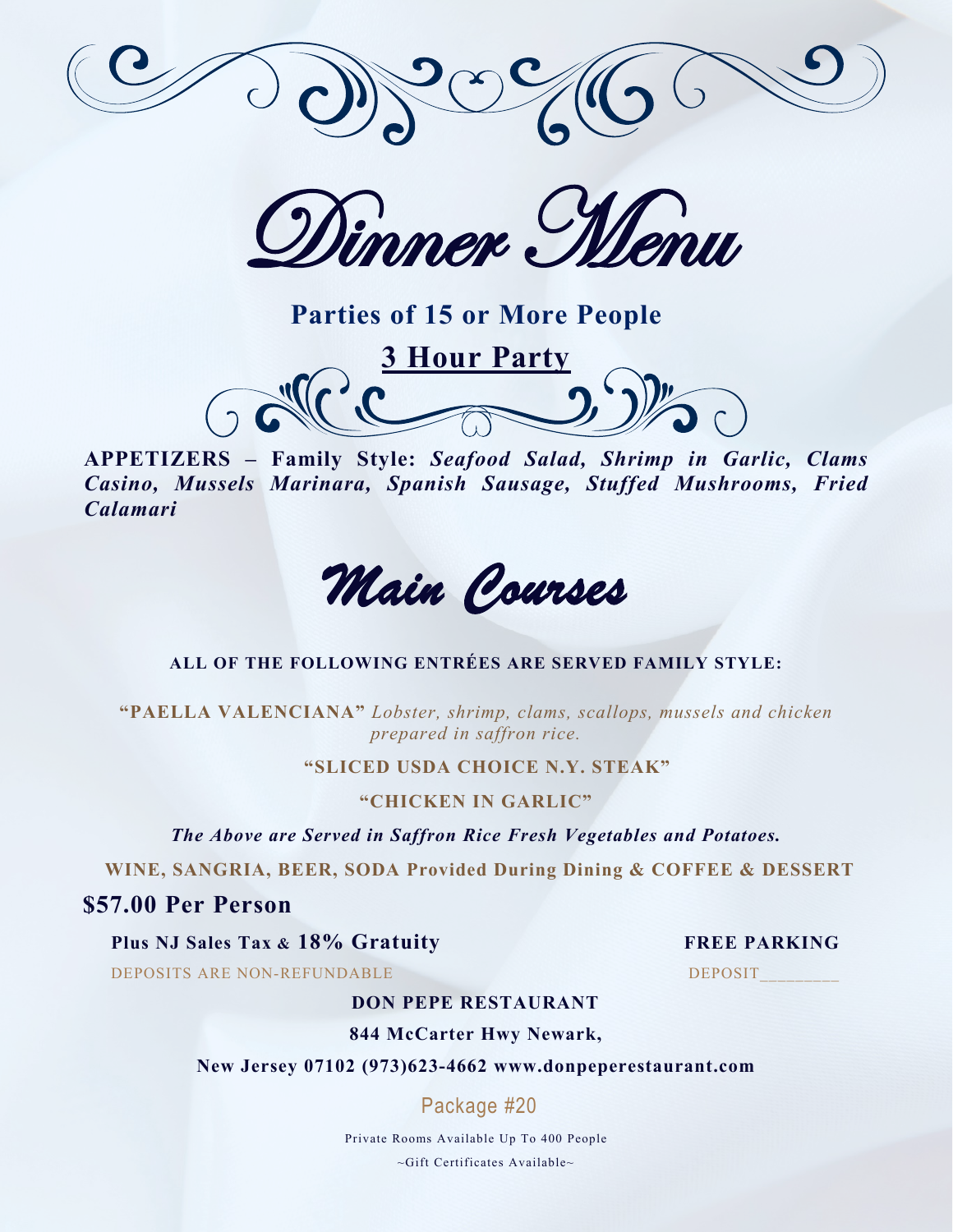

Dinner Menu

**Parties of 15 or More People** 





#### **A CHOICE OF THE FOLLOWING ENTRÉES**

**"GRILLED SALMON"**

*OR*

**"PORK CHOPS GRILLED OR IN GARLIC SAUCE"**

*The Above are Served in Saffron Rice Fresh Vegetables and Potatoes.*

**WINE, SANGRIA, BEER, SODA Provided During Dining**

**EXPRESSO, CAPPUCCINO, TEA, COFFEE & DESSERT "Cheesecake, Fresh Fruit & Flan"**

# **\$54.00 Per Person**

**Plus NJ Sales Tax & 18% Gratuity FREE PARKING**

DEPOSITS ARE NON-REFUNDABLE DEPOSIT

# **DON PEPE RESTAURANT**

**844 McCarter Hwy Newark,**

**New Jersey 07102 (973)623-4662 www.donpeperestaurant.com**

Package #21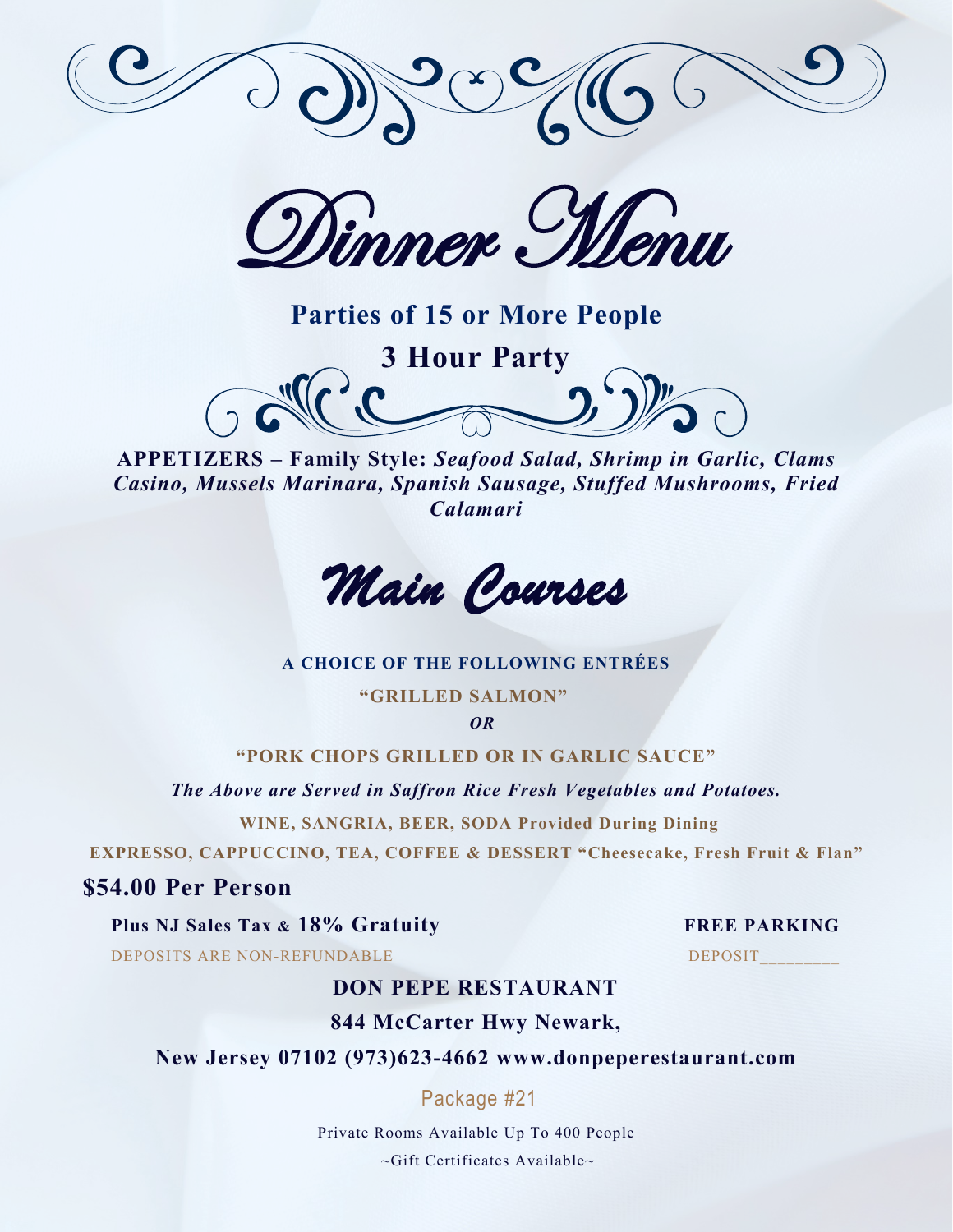

Dinner Menu

**Parties of 15 or More People 3 Hour Party** 



#### **A CHOICE OF THE FOLLOWING ENTRÉES:**

**"PAELLA VALENCIANA"** *Lobster, shrimp, clams, scallops, mussels, chicken, and Spanish sausage prepared in saffron rice OR*

#### **"PORK CHOPS IN GARLIC SAUCE"**

*The Above are Served in Saffron Rice Fresh Vegetables and Potatoes.*

**WINE, SANGRIA, BEER, SODA Provided During Dining**

**EXPRESSO, CAPPUCCINO, TEA, COFFEE & DESSERT "Cheesecake, Fresh Fruit & Flan"**

### **\$55.00 Per Person**

**Plus NJ Sales Tax & 18% Gratuity FREE PARKING**

DEPOSITS ARE NON-REFUNDABLE DEPOSIT

#### **DON PEPE RESTAURANT**

#### **844 McCarter Hwy Newark,**

**New Jersey 07102 (973)623-4662 www.donpeperestaurant.com**

.

Package #22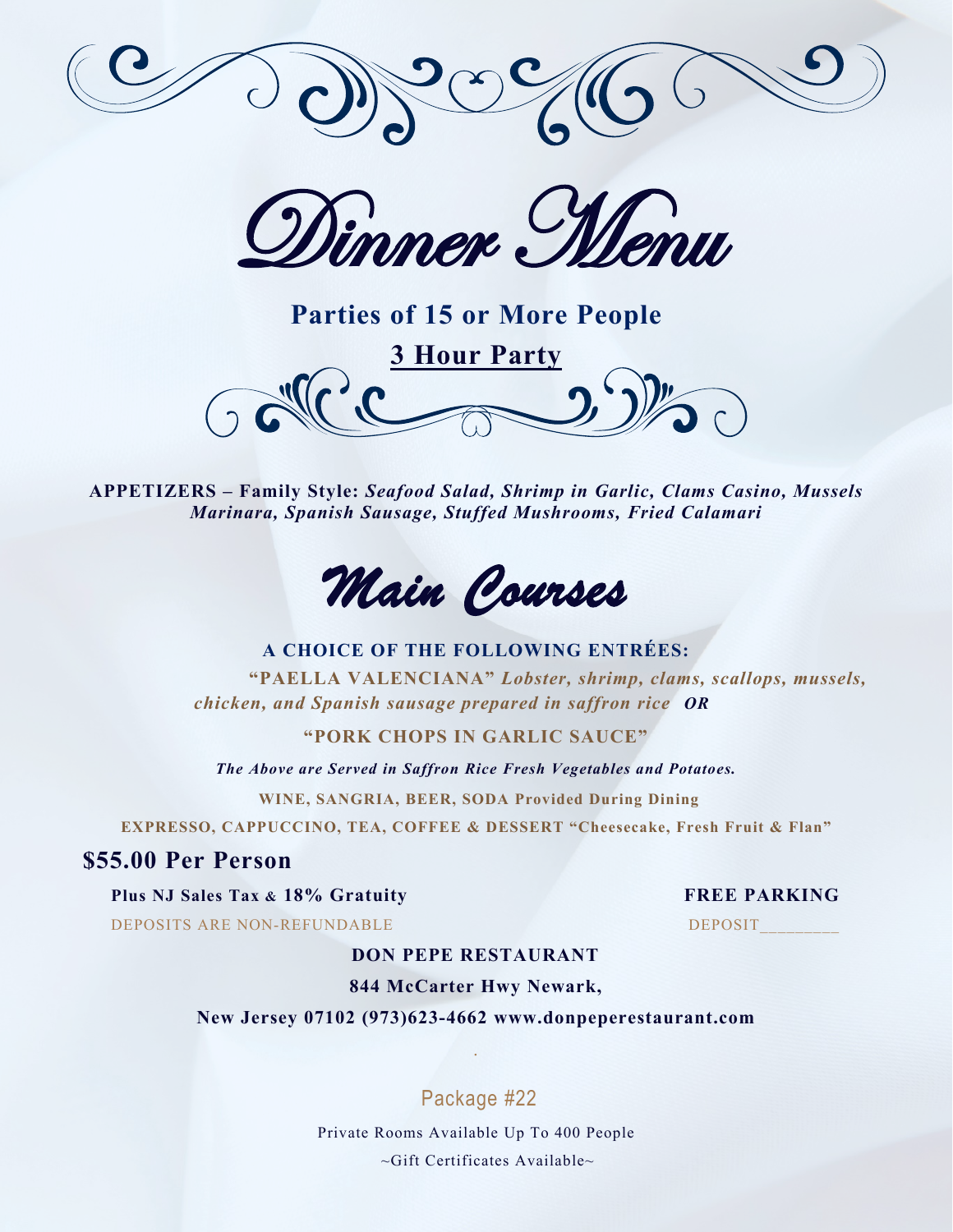

Dimmer Menu

**4 Hour Party** 



**APPETIZERS – Family Style:** *Seafood Salad, Stuffed Avocado with Seafood, oysters, Shrimp in Garlic, Clams Casino, Mussels Marinara, Spanish Sausage, Stuffed Mushrooms, Fried Calamari, HOUSE SALAD*



 **CHOICE OF ENTRÉES: "USDA CHOICE N.Y SHELL STEAK"** *OR*

 **"GRILLED SALMON"** *OR* **"PAELLA VALENCIANA"** *OR*

**"CHICKEN FILET IN GARLIC SAUCE"**

*The Above are Served in Saffron Rice Fresh Vegetables and Potatoes.*

**RIOJA WINE, SANGRIA, BEER, SODA Provided During Dining EXPRESSO, CAPPUCCINO, TEA, COFFEE & DESSERT "Cheesecake, Fresh Fruit & Flan"**

# **\$61.00 Per Person**

**Plus NJ Sales Tax & 18% Gratuity FREE PARKING**

DEPOSITS ARE NON-REFUNDABLE DEPOSIT

# **DON PEPE RESTAURANT**

**844 McCarter Hwy Newark,**

**New Jersey 07102 (973)623-4662 www.donpeperestaurant.com**

# Package #23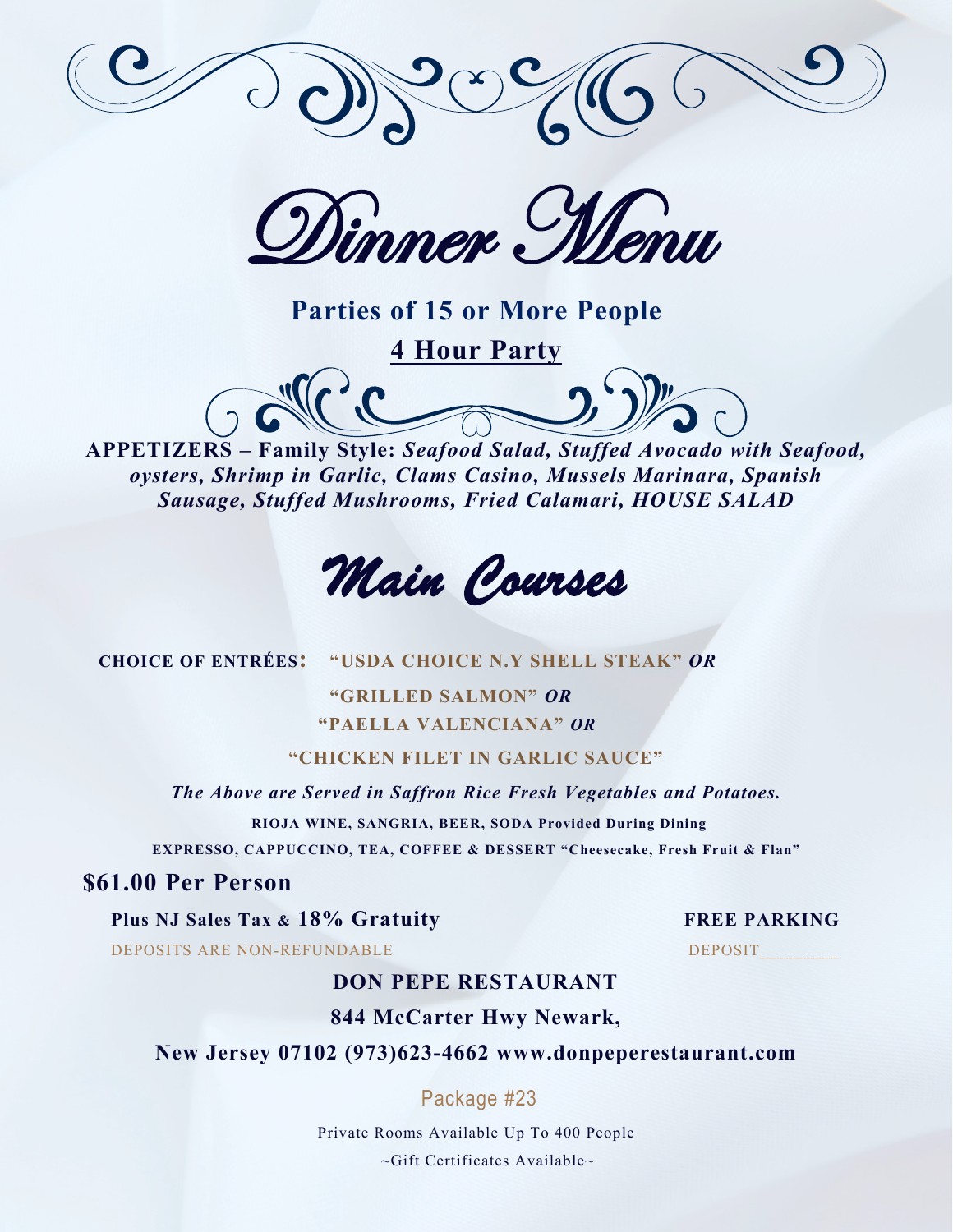

Dimmer Menu

**4 Hour Party** 

**APPETIZERS – Family Style:** *Mini Roasted Peppers w/Fresh Mozzarella, Seafood Salad, Oysters, Shrimp in Garlic, Clams Casino, Mussels Marinara, Spanish Sausage, Stuffed Mushrooms, Fried Calamari*

*Main Courses* 

 **CHOICE OF ENTRÉES: "PAELLA VALENCIANA"** *Lobster, Shrimp, Scallops, Mussels, Chicken & Spanish Sausage Prepared in Saffron Rice OR*

**"GRILLED WHOLE BRONZINO"** *OR*

# **"USDA 2LB. SIRLOIN STEAK"**

*The Above are Served in Saffron Rice Fresh Vegetables and Potatoes.*

**RIOJA WINE, SANGRIA, BEER, SODA Provided During Dining**

**EXPRESSO, CAPPUCCINO, TEA, COFFEE & DESSERT "Cheesecake, Fresh Fruit & Flan"**

# **\$63.00 Per Person**

**Plus NJ Sales Tax & 18% Gratuity FREE PARKING**

DEPOSITS ARE NON-REFUNDABLE DEPOSIT

# **DON PEPE RESTAURANT**

# **844 McCarter Hwy Newark,**

**New Jersey 07102 (973)623-4662 www.donpeperestaurant.com**

# Package #24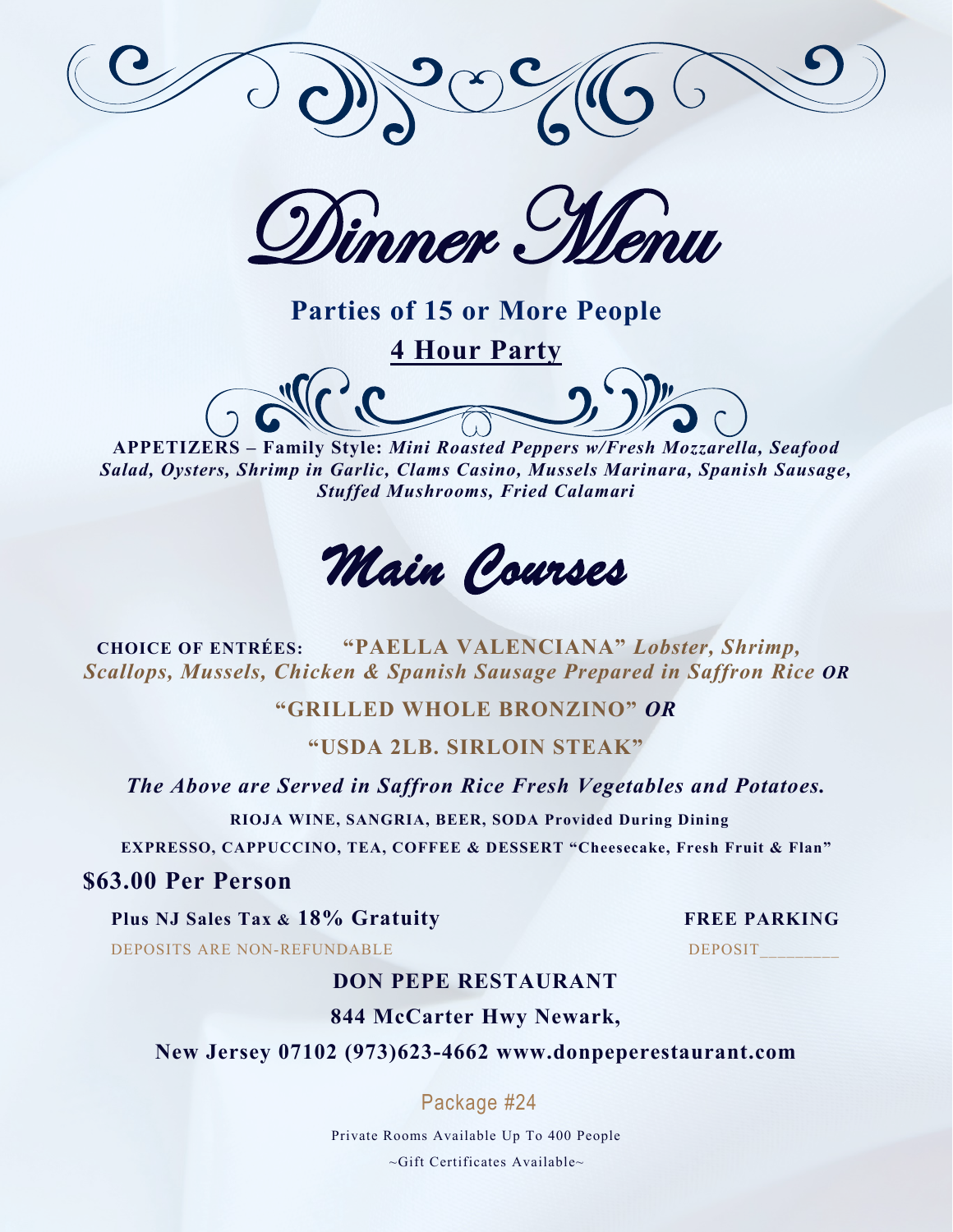

Dinner Menu

**Parties of 50 or More People 3 Hour Party BUFFET MENU** 

*Main Courses* 

**"Spanish Antipasto, Stuffed Avocado with Seafood, Cold Salads, Seafood Salad, Green Salad, Broiled Whole Fish, Spanish Omelet, Fried Calamari, Clams Casino, Mussels Marinara, Clams in Green Sauce, Clams Casino, Shrimp in Garlic, Spanish Sausage, Meat Cakes, Roast Chicken, Stuffed Mushrooms, Stuffed Spanish Peppers, Fried Calamari, Mussels Vinaigrette, Italian Sausage, Green Salad, Pork Ribs, Sliced Choice Sirloin Steak, Chicken In Mushrooms, Chicken in Garlic, Fresh Vegetables, Potatoes, Saffron Rice Etc.** 

**WINE, SANGRIA, BEER, SODA Provided During Dining EXPRESSO, CAPPUCCINO, TEA, COFFEE & DESSERT "Cheesecake, Fresh Fruit & Flan"**

# **\$53.00 Per Person**

**Plus NJ Sales Tax & 18% Gratuity FREE PARKING**

DEPOSITS ARE NON-REFUNDABLE DEPOSIT

# **DON PEPE RESTAURANT**

# **844 McCarter Hwy Newark,**

**New Jersey 07102 (973)623-4662 www.donpeperestaurant.com**

# Package #25

.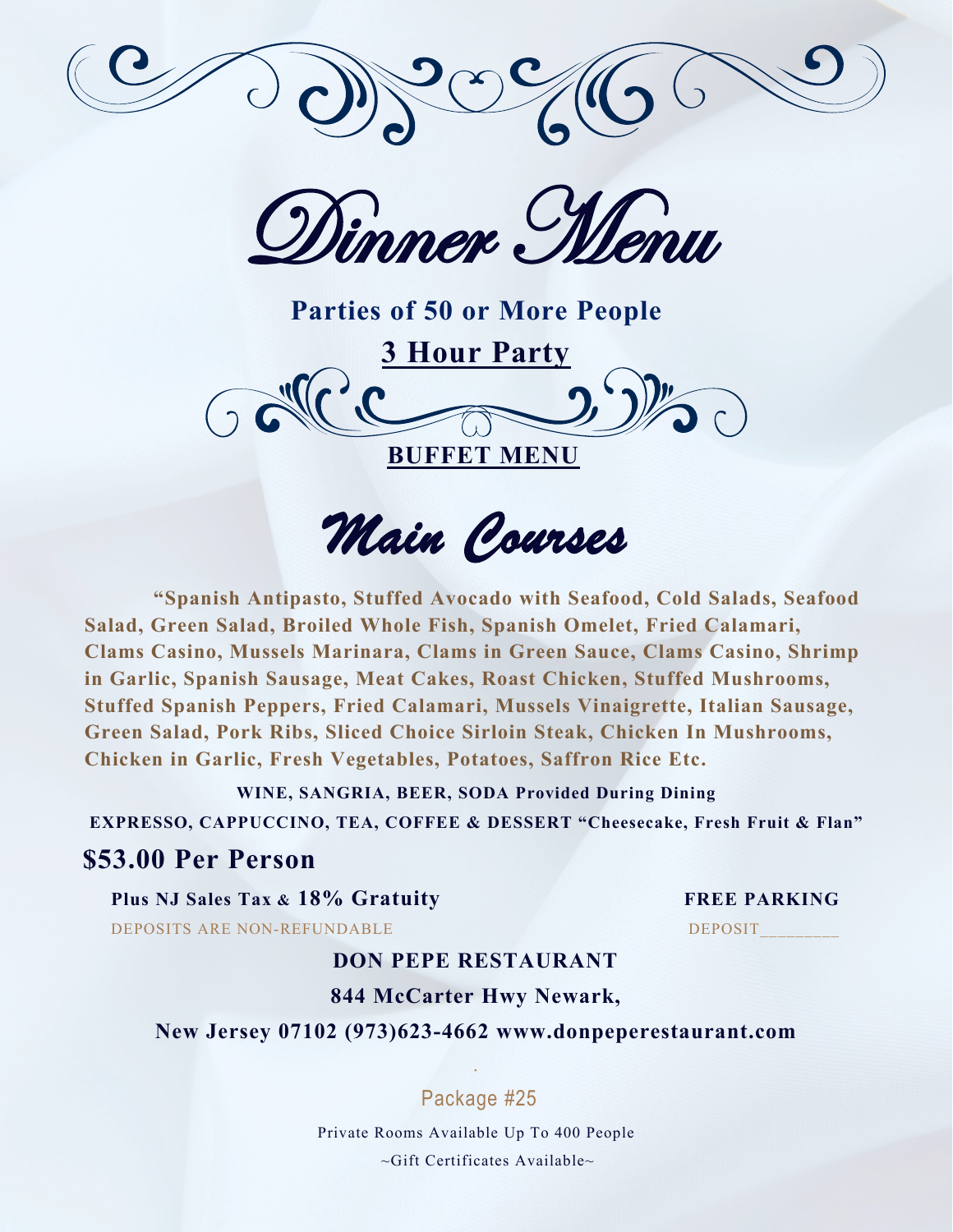

Dinner Menu

**Parties of 50 or More People 3 Hour Party BUFFET MENU** 

*Main Courses* 

*"Shrimp Cocktail, Spanish Cheese, Cold Salads, Seafood Salad, Green Salad, Spanish Omelet, Prosciutto, Roasted Peppers w/Fresh Mozzarella, Broiled Whole Fish, Fried Calamari, Clams Casino, Mussels Marinara, Italian Sausage, Pork Ribs, Clams in Green Sauce, Mussels Vinaigrette, Spanish Sausage, Meat Cakes, Roast Chicken, Stuffed Mushrooms, Stuffed Spanish Peppers, Paella Marinera, Bacalao, Fried Calamari, Mussels Vinaigrette, Italian Sausage, Green Salad, Pork Ribs, Chicken In Mushrooms, USDA Roast Prime Rib, Chicken in Garlic, Fresh Vegetables, Potatoes, Saffron Rice Etc.* 

**WINE, SANGRIA, BEER, SODA Provided During Dining**

**EXPRESSO, CAPPUCCINO, TEA, COFFEE & DESSERT "Cheesecake, Fresh Fruit & Flan"**

# **\$56.00 Per Person**

**Plus NJ Sales Tax & 18% Gratuity FREE PARKING** DEPOSITS ARE NON-REFUNDABLE DEPOSIT

### **DON PEPE RESTAURANT**

## **844 McCarter Hwy Newark,**

# **New Jersey 07102 (973)623-4662 www.donpeperestaurant.com**

Package #26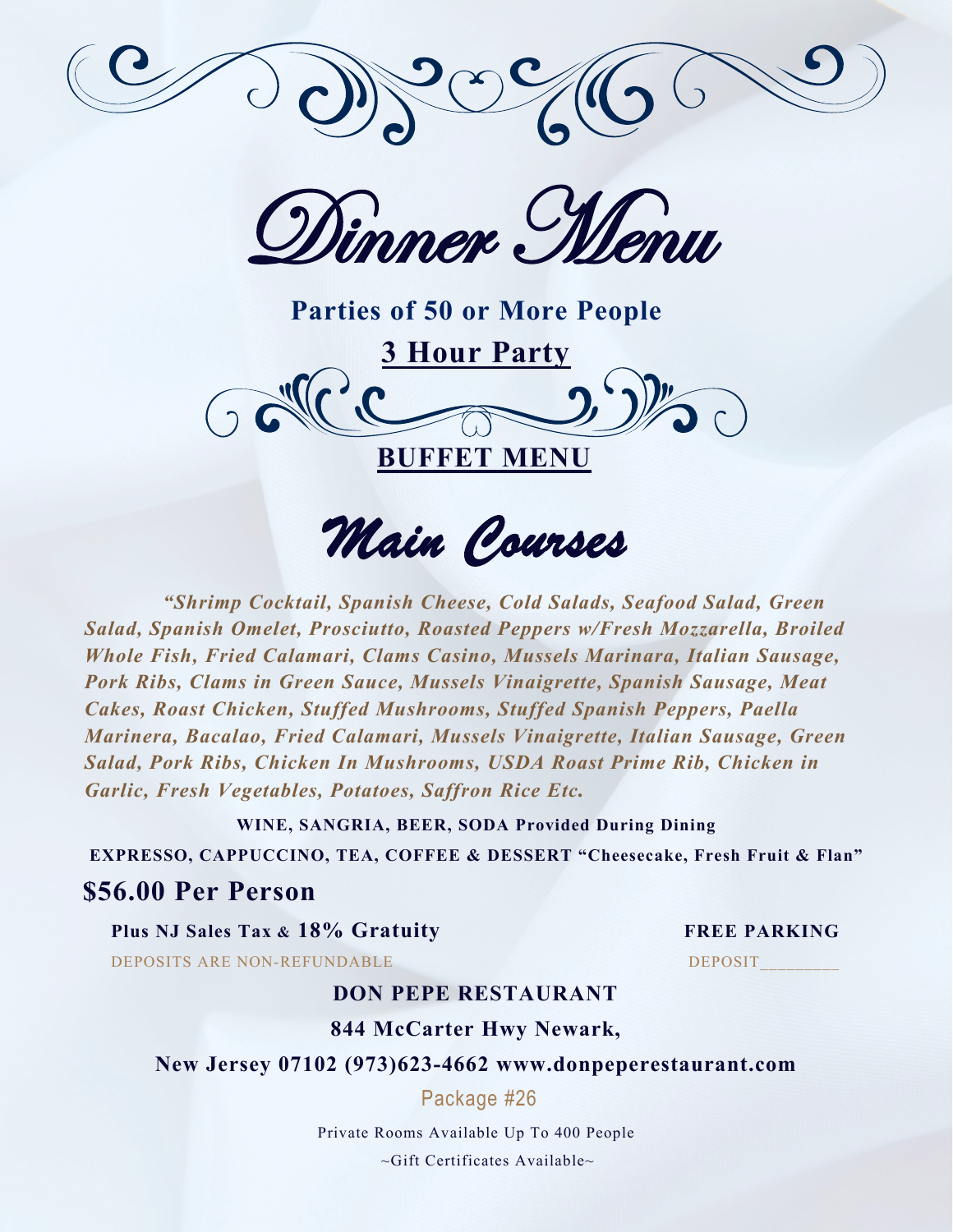

Dinner Menu

**Parties of 50 or More People 3 Hour Party – Open Bar**

 **BUFFET MENU** 

*Main Courses* 

*"Shrimp Cocktail, Spanish Cheeses, Cold Salads, Seafood Salad, Green Salad, Spanish Omelet, Prosciutto, Roasted Peppers w/Fresh Mozzarella, Broiled Whole Fish, Fried Calamari, Clams Casino, Mussels Marinara, Italian Sausage, Pork Ribs, Clams in Green Sauce, Mussels Vinaigrette, Shrimp in Garlic, Spanish Sausage, Meat Cakes, Roast Chicken, Stuffed Mushrooms, Stuffed Spanish Peppers, Linguini Over Seafood, Bacalao, Pork Ribs, Chicken In Mushrooms, USDA Roast Prime Rib, Arroz con Mariscos, Chicken in Garlic Fresh Vegetables, Potatoes, Saffron Rice Etc.* 

**WINE, SANGRIA, BEER, SODA Provided During Dining**

**EXPRESSO, CAPPUCCINO, TEA, COFFEE & DESSERT "Cheesecake, Fresh Fruit & Flan"**

#### **\$63.00 Per Person**

Special Brand Labels \$6.00 Extra

**Plus NJ Sales Tax & 18% Gratuity FREE PARKING** DEPOSITS ARE NON-REFUNDABLE DEPOSIT

#### **DON PEPE RESTAURANT**

**844 McCarter Hwy Newark,**

**New Jersey 07102 (973)623-4662 www.donpeperestaurant.com**

# Package #27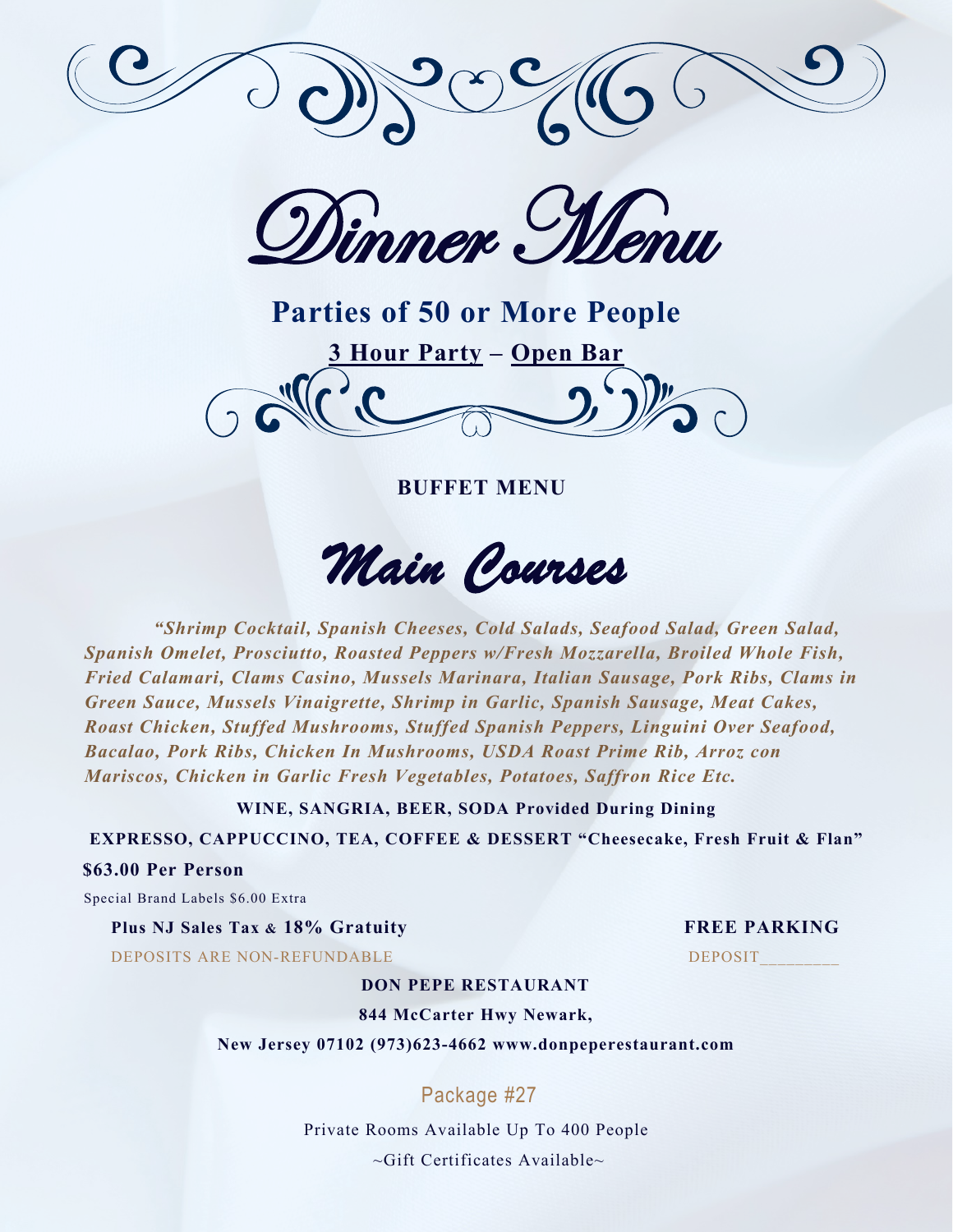

Dimmer Menu

**Parties of 50 or More People 4 Hour Party – Open Bar BUFFET MENU** 

*Main Courses* 

*"Shrimp Cocktail, Oysters, Smoked Salmon, Roasted Peppers w/Fresh Mozzarella, Spanish Antipasto, Spanish Cheeses, Cold Salads, Seafood Salad, Green Salad, Spanish Omelet, Prosciutto, Stuffed Avocado w/Seafood, Broiled Whole Fish, Fried Calamari, Clams Casino, Mussels Marinara, Italian Sausage, Clams in Green Sauce, Mussels Vinaigrette, Shrimp in Garlic, Spanish Sausage, Meat Cakes, Roast Chicken, Stuffed Mushrooms, Stuffed Spanish Peppers, Linguini Over Seafood, Bacalao, Pork Ribs, Chicken In Mushrooms, USDA Roast Prime Rib, Sliced Sirloin Steak, Chicken in Garlic Fresh Vegetables, Potatoes, Saffron Rice Etc.* 

**WINE, SANGRIA, BEER, SODA Provided During Dining**

**EXPRESSO, CAPPUCCINO, TEA, COFFEE & DESSERT "Cheesecake, Fresh Fruit & Flan"**

#### **\$67.00 Per Person**

Special Brand Labels \$5.00 Extra

**Plus NJ Sales Tax & 18% Gratuity FREE PARKING** DEPOSITS ARE NON-REFUNDABLE DEPOSIT

#### **DON PEPE RESTAURANT**

**844 McCarter Hwy Newark,**

**New Jersey 07102 (973)623-4662 www.donpeperestaurant.com**

# Package #28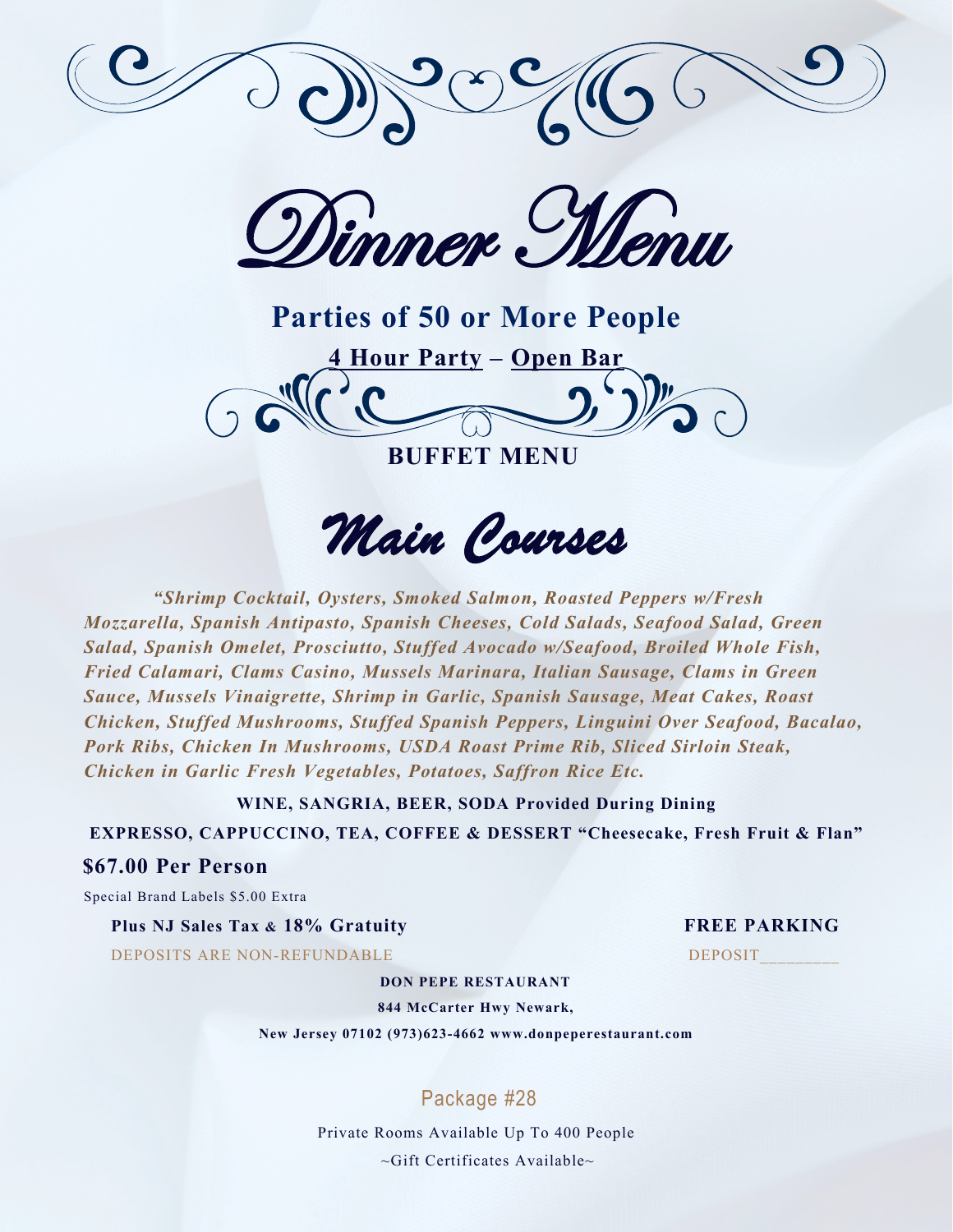

Dimmer Menu

**Parties of 15 or More People** 



**APPETIZERS – Family Style:** *Seafood Salad, Oysters, Stuffed Avocado w/Seafood, Shrimp in Garlic, Clams Casino, Mussels Marinara, Spanish Sausage, Stuffed Mushrooms, Fried Calamari, House Salad*



#### **A CHOICE OF THE FOLLOWING ENTRÉES**

 "**2LB. LIVE STEAM LOBSTER"** *OR*  **"USDA CHOICE SIRLOIN STEAK 2LBS. "** *OR*

**"GRILLED HALIBUT IN OLIVE OIL, GARLIC & SPANISH PAPRIKA"**

*The Above are Served in Saffron Rice Fresh Vegetables and Potatoes.*

**RIOJA WINE, SANGRIA, BEER, SODA Provided During Dining EXPRESSO, CAPPUCCINO, TEA, COFFEE & DESSERT "Cheesecake, Fresh Fruit, Flan"**

# **\$75.00 Per Person**

**Plus NJ Sales Tax & 18% Gratuity FREE PARKING** DEPOSITS ARE NON-REFUNDABLE DEPOSIT

# **DON PEPE RESTAURANT**

**844 McCarter Hwy Newark,**

**New Jersey 07102 (973)623-4662 www.donpeperestaurant.com**

Package #29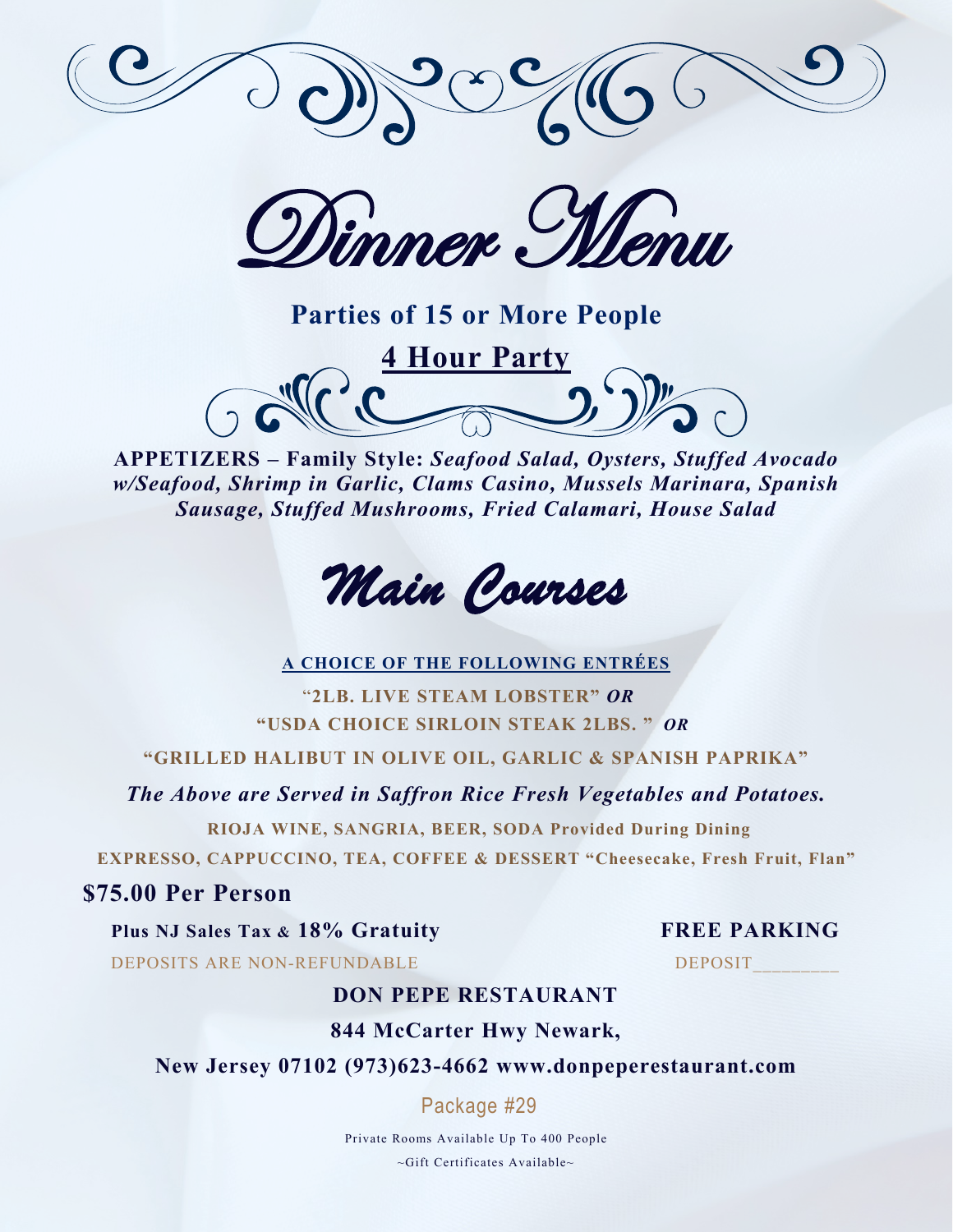

Dinner Menu



**APPETIZERS – Family Style:** *Roasted Peppers w/Fresh Mozzarella, Oysters, Stuffed Avocado w/Seafood, Shrimp in Garlic, Clams Casino, Mussels Marinara, Spanish Sausage, Stuffed Mushrooms, Fried Calamari, House Salad*

*Main Courses* 

**CHOICE OF ENTRÉES:** "**2LB. LIVE STEAM LOBSTER"** *OR*

 **"USDA CHOICE FILET MIGNON"** *OR*

**"GRILLED CHILEAN SEA BASS**

*The Above are Served in Saffron Rice Fresh Vegetables and Potatoes.* **RIOJA WINE, SANGRIA, BEER, SODA Provided During Dining**

**EXPRESSO, CAPPUCCINO, TEA, COFFEE & DESSERT "Cheesecake, Fresh Fruit, Flan"**

# **\$78.00 Per Person**

**Plus NJ Sales Tax & 18% Gratuity FREE PARKING**

DEPOSITS ARE NON-REFUNDABLE DEPOSIT

# **DON PEPE RESTAURANT**

**844 McCarter Hwy Newark,**

**New Jersey 07102 (973)623-4662 www.donpeperestaurant.com**

Package #30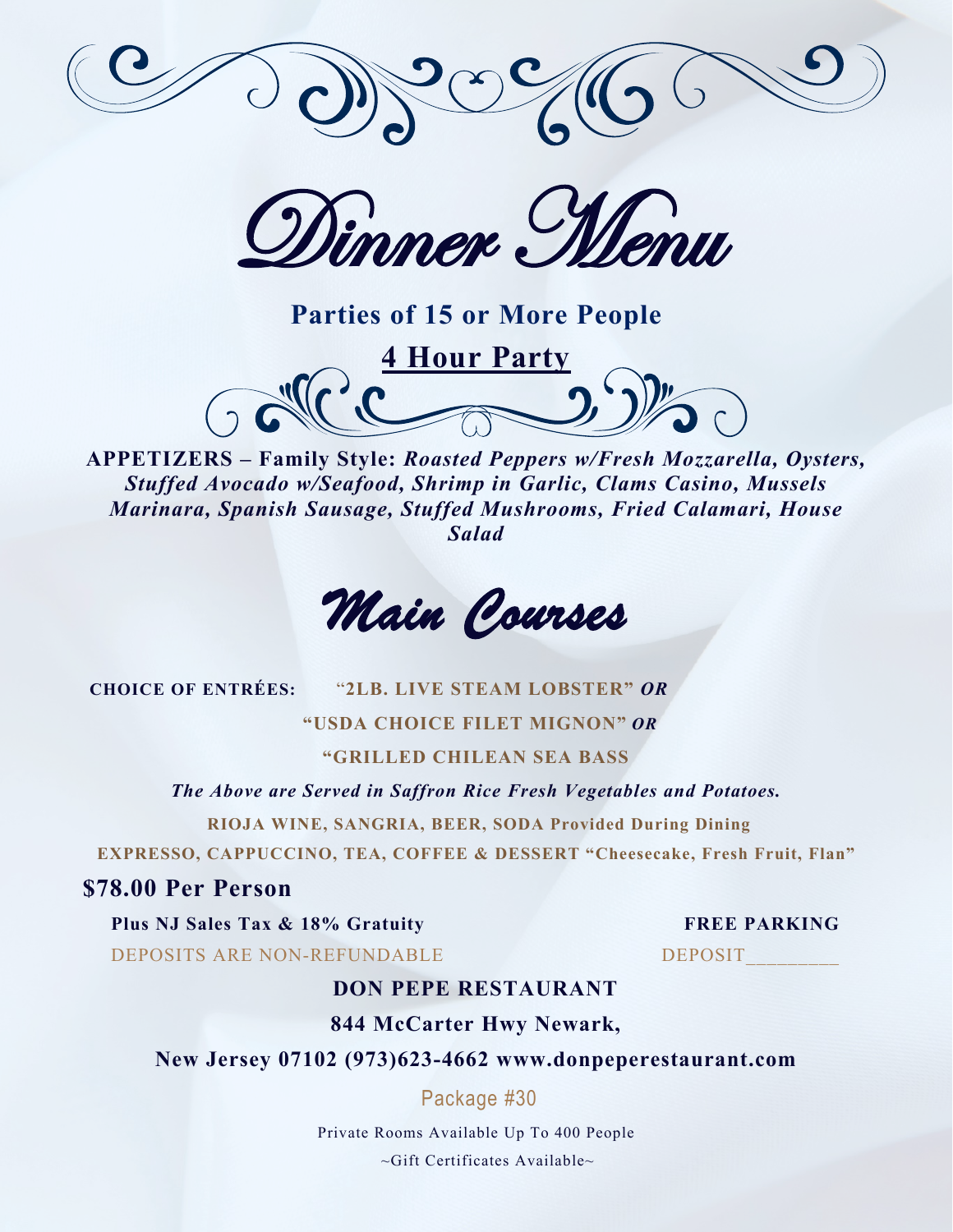

Dinner Menu



**APPETIZERS – Family Style:** *Roasted Peppers w/Fresh Mozzarella, Oysters, Crab Cakes, Spanish Cheeses, Stuffed Avocado w/Seafood, Garlic Shrimp, Clams Casino, Mussels Marinara, Spanish Sausage, Stuffed Spanish Mushrooms, Portabella Mushrooms, House Salad*



### **A CHOICE OF THE FOLLOWING ENTRÉES**

"**GRILLED CHILEAN SEABASS"** *OR*

**"SURF & TURF" ½ OF A 16OZ. LOBSTER TAIL & 10OZ FILET MIGNON"**

*The Above are Served in Saffron Rice Fresh Vegetables and Potatoes.*

**RIOJA WINE, SANGRIA, BEER, SODA Provided During Dining EXPRESSO, CAPPUCCINO, TEA, COFFEE & DESSERT "Cheesecake, Fresh Fruit, Flan"**

## **\$85.00 Per Person**

**Plus NJ Sales Tax & 18% Gratuity FREE PARKING** DEPOSITS ARE NON-REFUNDABLE DEPOSIT

# **DON PEPE RESTAURANT 844 McCarter Hwy Newark,**

# Package #31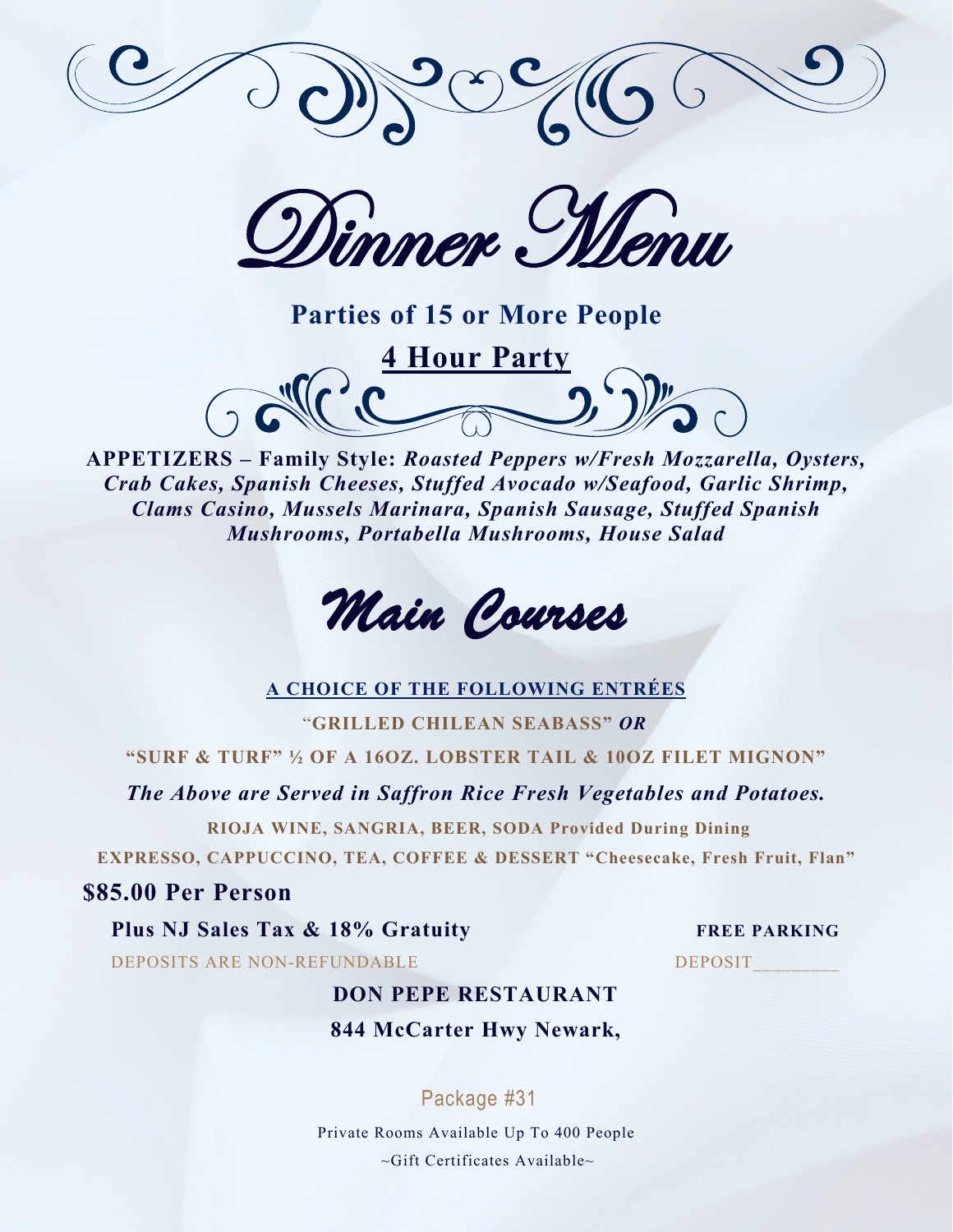Declo

**New Jersey 07102 (973)623-4662 www.donpeperestaurant.com**



Package #31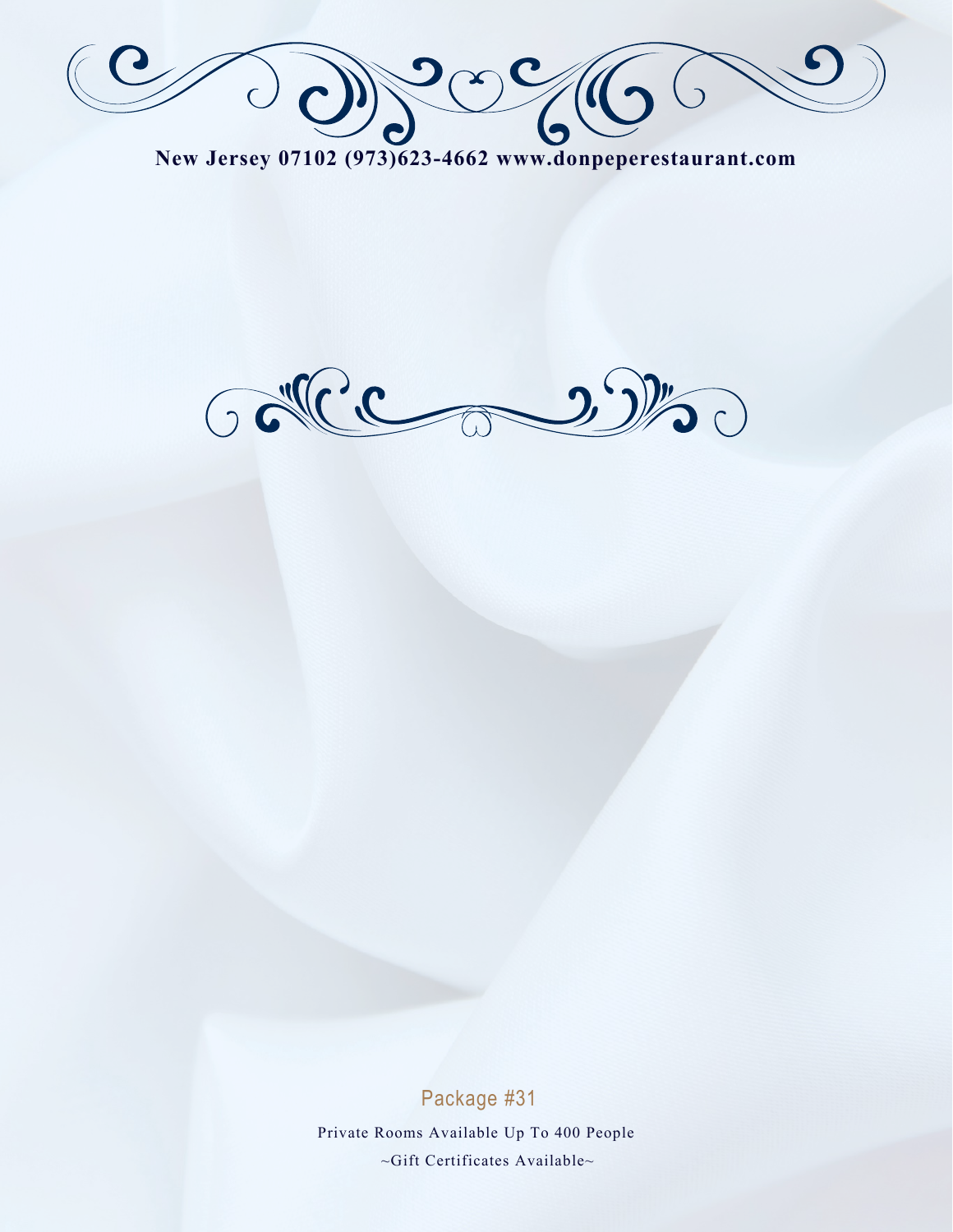

Dinner Menu



**APPETIZERS – Family Style:** *Roasted Peppers w/Fresh Mozzarella, Oysters, Crab Cakes, Spanish Cheeses, Stuffed Avocado w/Seafood, Shrimp Cocktail, Garlic Shrimp, Clams Casino, Portabella Mushrooms, Spanish Sausage, Stuffed Spanish Peppers, House Salad*



# **A CHOICE OF THE FOLLOWING ENTRÉES**

"**USDA PRIME N.Y. SIRLOIN STEAK"** *OR*

**"16OZ. LOBSTER TAIL"**

*The Above are Served in Saffron Rice Fresh Vegetables and Potatoes.*

**RIOJA WINE, SANGRIA, BEER, SODA Provided During Dining**

**EXPRESSO, CAPPUCCINO, TEA, COFFEE & DESSERT "Cheesecake, Fresh Fruit, Flan"**

### **\$90.00 Per Person**

**Plus NJ Sales Tax & 18% Gratuity FREE PARKING**

DEPOSITS ARE NON-REFUNDABLE DEPOSIT

# **DON PEPE RESTAURANT**

**844 McCarter Hwy Newark,**

**New Jersey 07102 (973)623-4662 www.donpeperestaurant.com**

Package #32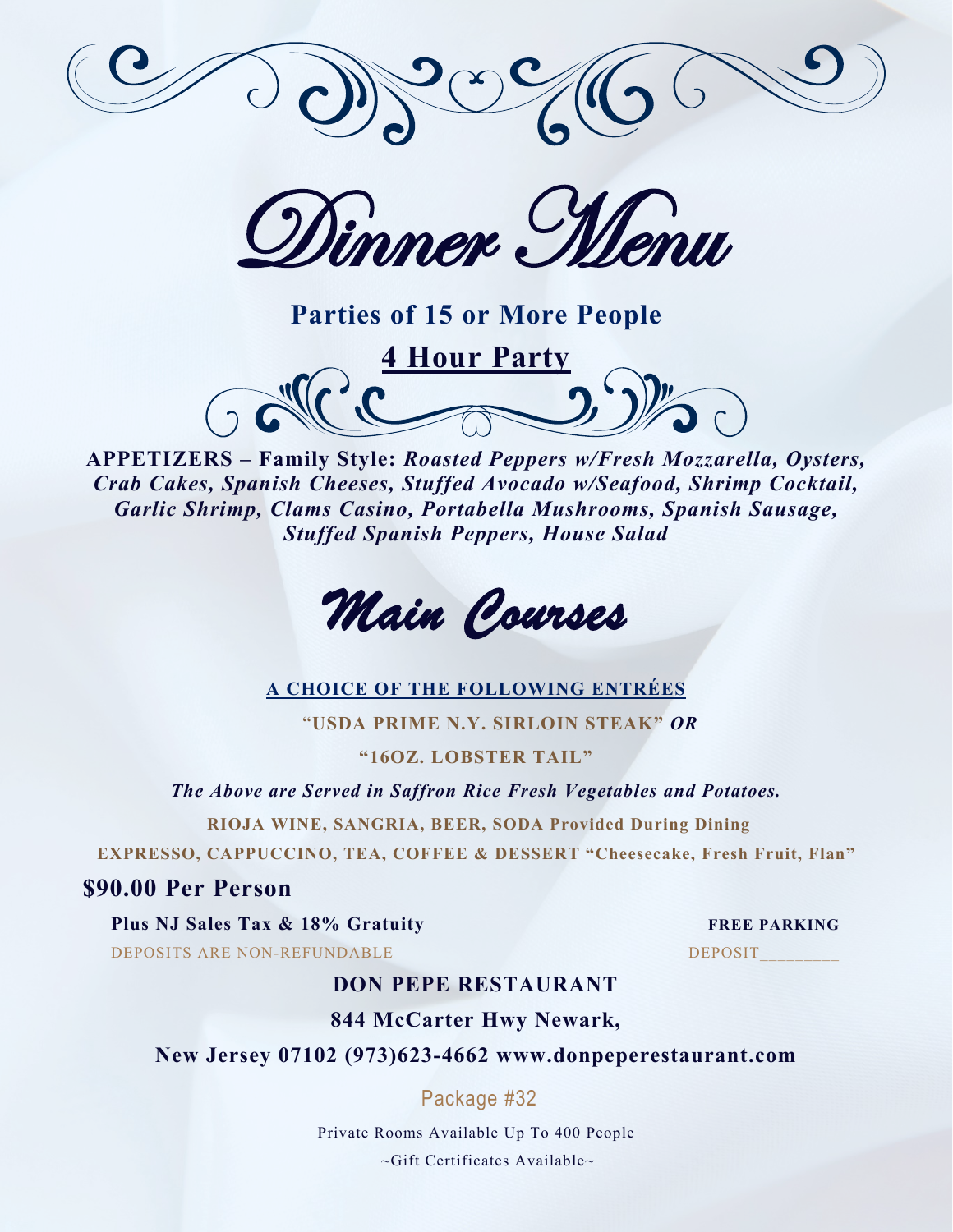

Dinner Menu

**Parties of 15 or More People 4 Hour Party** 



*Crab Cakes, Spanish Cheeses, Stuffed Avocado w/Seafood, Shrimp Cocktail, Crab Cakes, Garlic Shrimp, Clams Casino, Portabella Mushrooms, Spanish Sausage, Stuffed Spanish Peppers, House Salad*



# **A CHOICE OF THE FOLLOWING ENTRÉES**

**"3 LB, LIVE STEAMED LOBSTER" OR**

**"2 LB. GRILLED USDA PRIME EXPORT RIB EYE STEAK"**

*The Above are Served in Saffron Rice Fresh Vegetables and Potatoes.*

**RIOJA WINE, SANGRIA, BEER, SODA Provided During Dining**

**EXPRESSO, CAPPUCCINO, TEA, COFFEE & DESSERT "Cheesecake, Fresh Fruit, Flan"**

# **Market Price**

**Plus NJ Sales Tax & 18% Gratuity FREE PARKING** DEPOSITS ARE NON-REFUNDABLE DEPOSIT

#### **DON PEPE RESTAURANT**

**844 McCarter Hwy Newark,**

**New Jersey 07102 (973)623-4662 www.donpeperestaurant.com**

Package #33